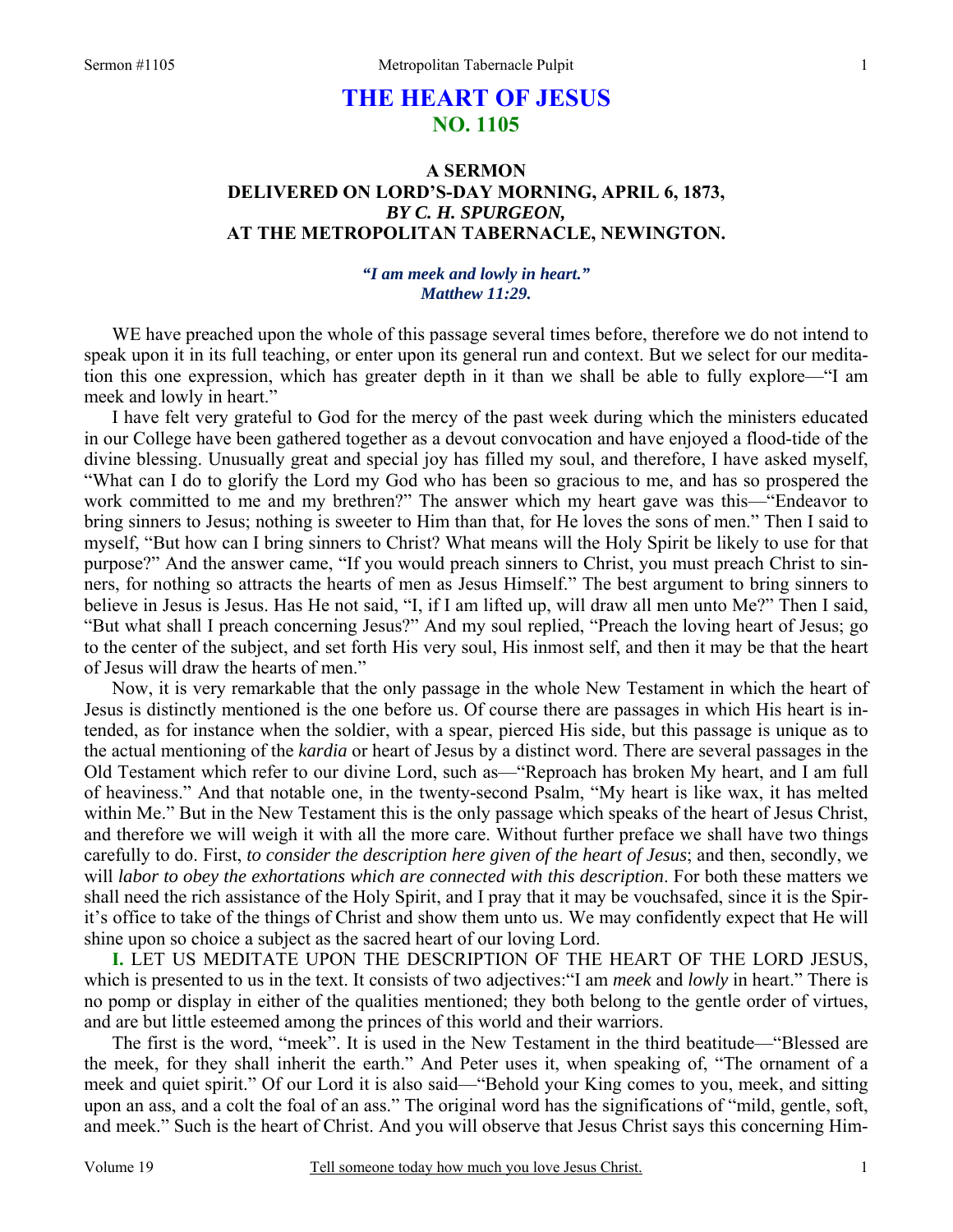self—"I am meek in heart." There are points of character which a man could not fitly declare concerning himself, or it might savor of self-praise. But the virtue of meekness was of old so little esteemed, that a man might claim it without being suspected of seeking approval. It is remarkable that Moses, also, has recorded in the twelfth chapter of the Book of Numbers the fact that he was remarkable for meekness: "Now the man Moses was very meek above all the men that were upon the face of the earth." It has been thought by some that the verse must be an interjected one, and could not have been written by Moses. But I strongly object to the supposition of interjections, although that method of removing difficulties is now so very fashionable in certain quarters, and I think we ought never to fall back upon that suggestion unless we are absolutely forced to do so. I believe that Moses, guided by infallible inspiration, wrote that description of himself for our example, and was utterly free from any vainglory in so doing, just as our blessed Lord, in all lowliness, here spoke concerning Himself, and said, "I am meek and lowly in heart." Meekness seeks not its own; and when it asserts itself, it is always with an eye to the benefit of others; therefore none can bid it be silent. For a man to boast before his adversaries, "I am wise," or, "I am strong," would be vainglory, but to say to them, "I am meek," would be not boasting, but a sacred argument for peace—a plea for gentleness and quiet. Our Savior, who never sought the praise of man, says of Himself, "I am meek," because He desired to remove the fears of those who trembled to approach Him, and would win the allegiance of those who feared to become His followers, lest His service should prove too severe. He, in effect cried, "Come to Me, you offending men, you who feel your unworthiness, you who think that your transgressions may provoke My anger; come to Me, for I am meek." It would be no pride for a man to say, "I am strong," if he would thereby induce a drowning person to trust him for the saving of his life. Neither would it be wrong for a person to say, as a physician practically says, "I am wise in medicine," in order to lead a dying person to take the medicine which he felt sure would heal him. We may and must assert ourselves, and avow those qualities which are truly ours, if by doing so a great benefit can be bestowed upon others. And Jesus, therefore says, "I am meek," because this gentle attribute would silence fear, and lead the timid to approach Him, and learn of Him.

The other adjective is, "lowly." "I am meek and lowly in heart." This is the word which is translated in the memorable song of the Virgin Mary, "low degree." "He has put down the mighty from their seat, and exalted them of low degree." It is also used in Romans, where Paul says, "Mind not high things, but condescend to men of low estate." It is also used in Second Corinthians, seventh chapter and sixth verse, where it is rendered differently: "God that comforts those that are cast down," while in the epistle of James it is translated, "humble." "He resists the proud, but gives grace to the humble," and it is so rendered in the first epistle of Peter. If you turn to any Greek lexicon you will find that the word does not signify merely what the Scriptures translate it by, but since the Greeks were a war-like people, a proud people, an intimidating people, and thought it foul scorn to patiently endure an insult, the word which we translate by, "lowliness," they would understand to mean, "baseness, or meanness." The word to the heathen Greeks meant, "Keeping near the ground, vile, contemptible"—and our Savior has deigned to describe His own heart by a word which unregenerate men would thus misinterpret. Even now a man who will not fight, but has learned to suffer wrong without resenting it, is thought by certain people to be destitute of spirit, and worthy of contempt. That lowly grace which the world calls base and meanspirited, Jesus claims as being His own peculiar quality. He is not lofty, ambitious, proud, and haughty. He dwelt with the humble and contrite; He associated with men of low estate, such as the ungodly would look down upon as utterly beneath regard. He made Himself of no reputation, and took upon Him the form of a servant. When He was reviled, He reviled not again. He did not strive, nor cry, nor cause His voice to be heard in the streets; a bruised reed He did not break, and the smoking flax He did not quench. Thus have we weighed the words themselves.

Now, this description of the heart of Christ may be understood as opposed, first, to quickness or anger. Meek men bear many provocations. Some men take fire at a single spark, if you do but even seem to pay them disrespect, they are indignant in a moment. But Christ says, "I am meek; I can pardon your ingratitude and disrespect, yes, and forgive your profanity, your blasphemy, your insult, your scorn, your enmity, your malice, for I am meek." Even when put to a cruel death He muttered no curse and threatened no revenge. "Slow to anger and plenteous in mercy," like His Father, is the Son of the Highest.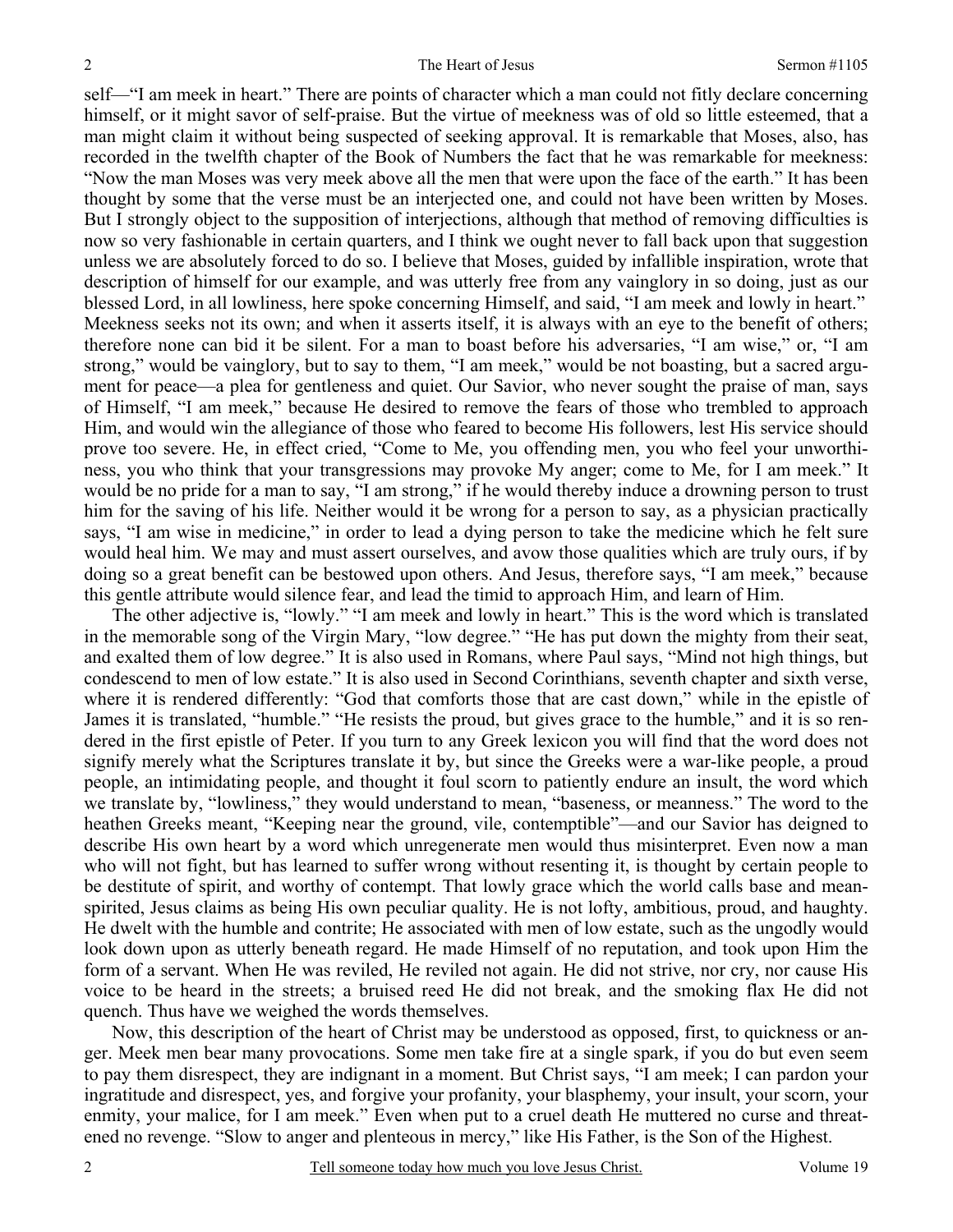#### Sermon #1105 The Heart of Jesus

Meekness and lowliness are also opposed to haughtiness of spirit. Jesus did not seek the empty glories of pomp and state, neither did He desire honor from men. He did not speak proudly to those around Him and domineer over them, or exercise lordship over them as the princes of the gentiles do. He was affable, easily to be reached, and ready to be entreated. The poor and the sick could readily move His heart to pity, and His hand to help. He was called the friend of publicans and sinners, and of Him it was said, "This man receives sinners and eats with them." As a teacher Jesus was meek and lowly in heart and therein was the very opposite of the scribes. If you saw a Pharisee in Christ's day, you would have seen the incarnation of pride; he professed, by his very name, to be a select being, and in dress, manner and conversation, he set himself up to be some great one. He would not come to the windward of a sinner if he could help it—he passed him in the street as though he were a dog. But Christ was gentle and willing to associate with the vilest of the vile, and the lowest of the low, for He was "lowly in heart."

The expression of the text is also opposed to that pretended meekness and mock lowliness which has at times imposed upon the world. It is true our Savior was meek and lowly in appearance, for even in His greatest pomp He rode upon a colt, the foal of an ass, and not upon a horse which indicated state. He was always lowly in manner and deportment, and though He could flame and flash with sacred boldness, and speak words that burn in His holy indignation against hypocrisy, yet when He uttered the glad message of the gospel, He was very gentle, even as a nurse with her child. Yet the meekness and lowliness of Christ were not things of manner and of word alone: He was so in His heart. He was not of those who fake humility to secure power; of whom an almost forgotten poet said—

### *"There are some that use Humility to serve their pride, and seem Humble upon their way, to be prouder At their wish'd journey's end."*

It is said of Thomas A'Becket that he affected the greatest lowliness and humility, and for this reason he washed the feet of 13 beggars every morning; but yet he was arrogance itself, and lorded it over his king. He was the proudest of the proud, though he pretended to be the humblest of the humble. Many men have concealed inordinate pride beneath a crouching manner, mimicking humility while harboring arrogance. While their spirit has been full of imperial despotism, they have pretended to be the friends of the people, and have talked like the most truthful demagogue. Not so our truthful Master. He was "meek and lowly *in heart."* To Him association with the poor and sinful was no affectation of condescension; He was already on their level in intense sympathy with their sorrows. His heart was with the common people. He did not force Himself down from a natural haughtiness to a constrained contact with the lowly, but He became a real friend of sinners, and a willing companion of the needy. He rejoiced in spirit when He said, "Father, I thank You that You have hid these things from the wise and prudent, and have revealed them unto babes." His heart was meek and lowly; it was His very nature to be clear of anger and pride, passion and enmity. Thus from its opposites we see more clearly the meaning of our text.

 It will further help us if we consider that the words employed here include, first, a readiness on the part of Christ to pardon all past offenses. "Come unto Me," He says, "you sinners, for however much you may have offended in the past, I am meek, and easily to be entreated. I am ready to forgive, to forget, and cast behind My back all your provocations. I do not say this to cajole you; My very heart says it, for My heart is full of tenderness and compassion for you. I have borne much from you, and can bear still more. I will be mindful of your infirmities, and forgetful of your transgressions, and I will not be so grieved by your rebellions as to cast you out if you come to Me." Jesus is long-suffering, compassionate, and ready to forgive. Like His Father He passes by transgression, iniquity, and sin because He delights in mercy.

 But the words include also a willingness to endure yet further offenses. "I am meek" means, "Not only do I forget the past, but I am ready to bear with you, still, though you should still offend Me; though you should still be ungrateful; though you should treat Me as I ought not to be treated, and give unkindness for My love, I will endure it all. Come to Me although you cannot hope that your future character will be perfect; I will help you to struggle into holiness, and be patient with your failures. If you come to Me, I am prepared to forgive you unto seventy times seven, yes, as often as you shall err, so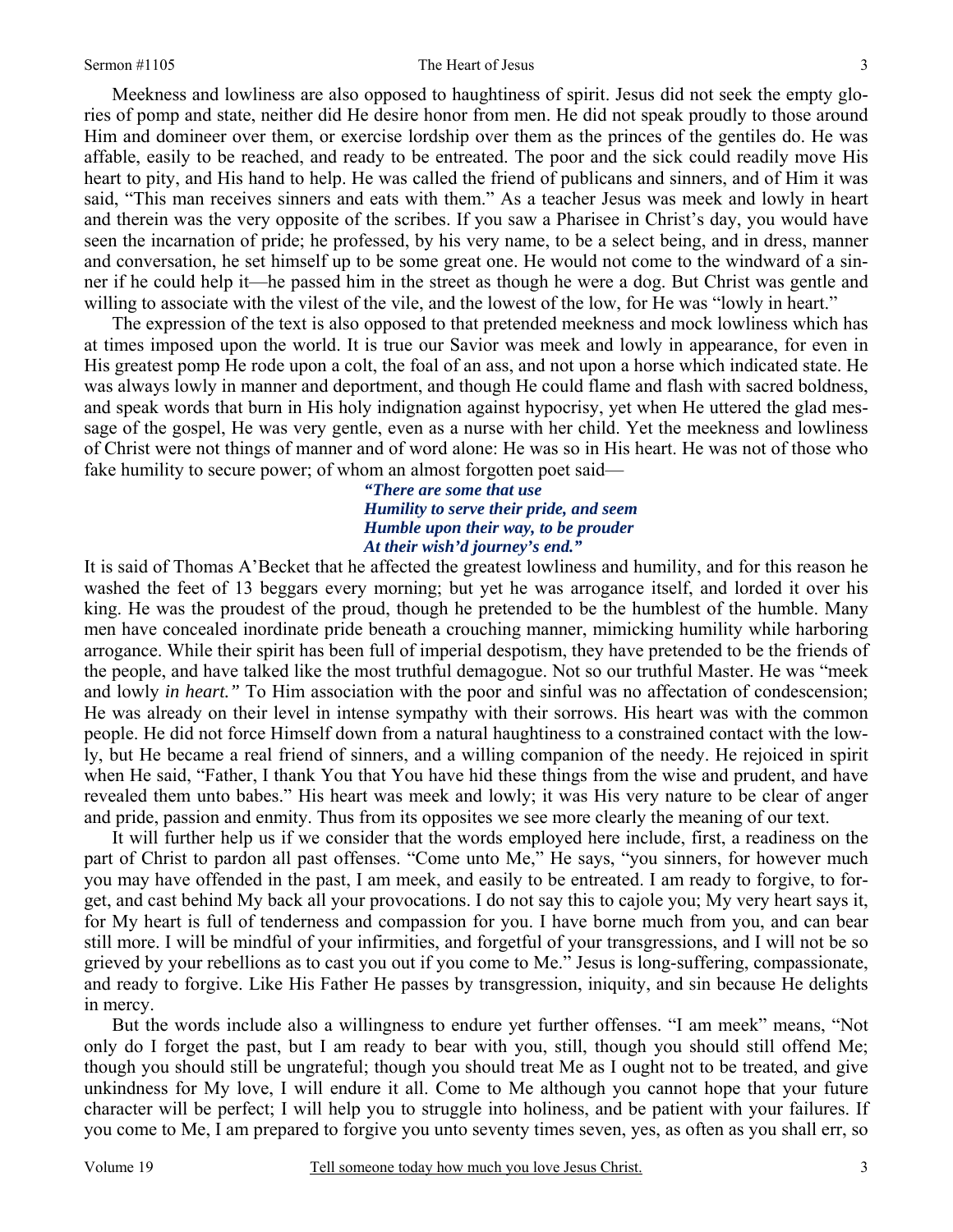often will I restore you, and as frequently as you shall grieve Me, as frequently will I forgive you. If you take My yoke, I will not be angry if sometimes it appears heavy to you; if you learn of Me, I will not be vexed if you prove but dull scholars. I am meek in heart, ready to forgive the past, and willing to bear with you in the present and in the future." Beloved brethren, what a heart Jesus has to receive sinners in this divine manner!

And then as to the second word, "I am lowly in heart," that means, "I am willing to receive the lowest and the poorest among you; the most obscure, despised, and ignorant, I welcome to My salvation. O you laboring and heavy-laden ones, I shall not feel, in your coming to Me, that you are presuming, and that your company is a dishonor to Me. I shall not say to you, 'Get you gone, I have chosen the company of kings and princes, of philosophers and divines, of the wealthy and the witty.'" No, Jesus covets not the so-called aristocracy, but seeks after men of all ranks. The poor have the gospel preached to them. Some of His professed ministers have looked down upon the toiling masses, but their Master said, "Come unto Me all you that labor." Stand not back, you people, because you are of low estate, for Jesus is of a lowly heart. Come to Him, you who are like the Soodras, of whom the Brahmins say that they came from God's foot, while the Brahmins came from the head of deity: Jesus thinks not so. Come to Him, you who are the pariahs of society, outcasts, and men of no caste at all, for Jesus, also, was rejected by His brethren. You, whom men despise, come to Him who was despised of men. You homeless, come to Him who had not where to lay His head. You needy, come to Him who hungered and thirsted. Yes, you lost, draw near to the Son of man, who is come to seek and to save that which was lost, for "He is lowly in heart."

His lowliness means this, also, that as He is willing to receive the lowest so He is willing to do the very lowest and most menial service for those who come to Him: willing to bear their burdens, willing to wash their feet, willing to purge them from their sins in His own blood. Jesus waits to be gracious, and delights to save to the uttermost them that come unto God by Him. For sinners He has performed feats of lowly love, for He has borne their sin and their shame, their iniquities and their sicknesses. He willingly stooped to the lowest position to save the lowest of men. You see I am talking very calmly and in a quiet manner, but my heart glows within me while I am telling you these things about my own dear Lord and Master, whose shoe lace I am not worthy to untie. He has, in these two words, as with two masterly strokes of the pencil, given us a perfect picture of His dear, gentle, face; no, not of His face, but of His inmost heart. How I wonder that we are not all in love with Him. He is "Meek and lowly in heart!" These are two beauties, which to sinners' eyes, when sinners know themselves, are the loveliest and fascinating attributes, such as charm their fears, and chain their hearts. He that has eyes to see let him look here, and looking, let him love—

> *"Jesus who gave Himself to us, Upon the cross to die, Unfolds to us His sacred heart. O, to that heart draw near! You hear how kindly He invites, You hear His words so blest— All you who labor come to Me, And I will give you rest."*

To set forth these words a little more, I beg you to remember that they are enhanced in value if we reflect who it is that speaks them of Himself. Remember it is the Lord God, the Son of the Highest, who says, "I am meek and lowly in heart." As I listened to this text, at first it spoke to me with a still small voice, and made me very glad. Then, like Moses at the bush, I drew near unto it; but, lest I should be too bold and grow irreverent, it changed its tone, and I heard peal upon peal of thunder issuing from it, as I listened to the words, *"I am."* Hear you not in those words the incommunicable name, JAH, Jehovah, the Self-existent One? Yet, as I listened awe-struck to that thunder's crash, and feared lest it might forbade a tempest, and precede destruction, I felt the soft drops of eternal mercy fall upon my brow, and heard, again, the gentle voice of the Mediator saying, *"Meek and lowly in heart."* Jehovah Jesus is gentle, tender, and condescending. What a divine blending of glory and grace! Oh, it is marvelous! Words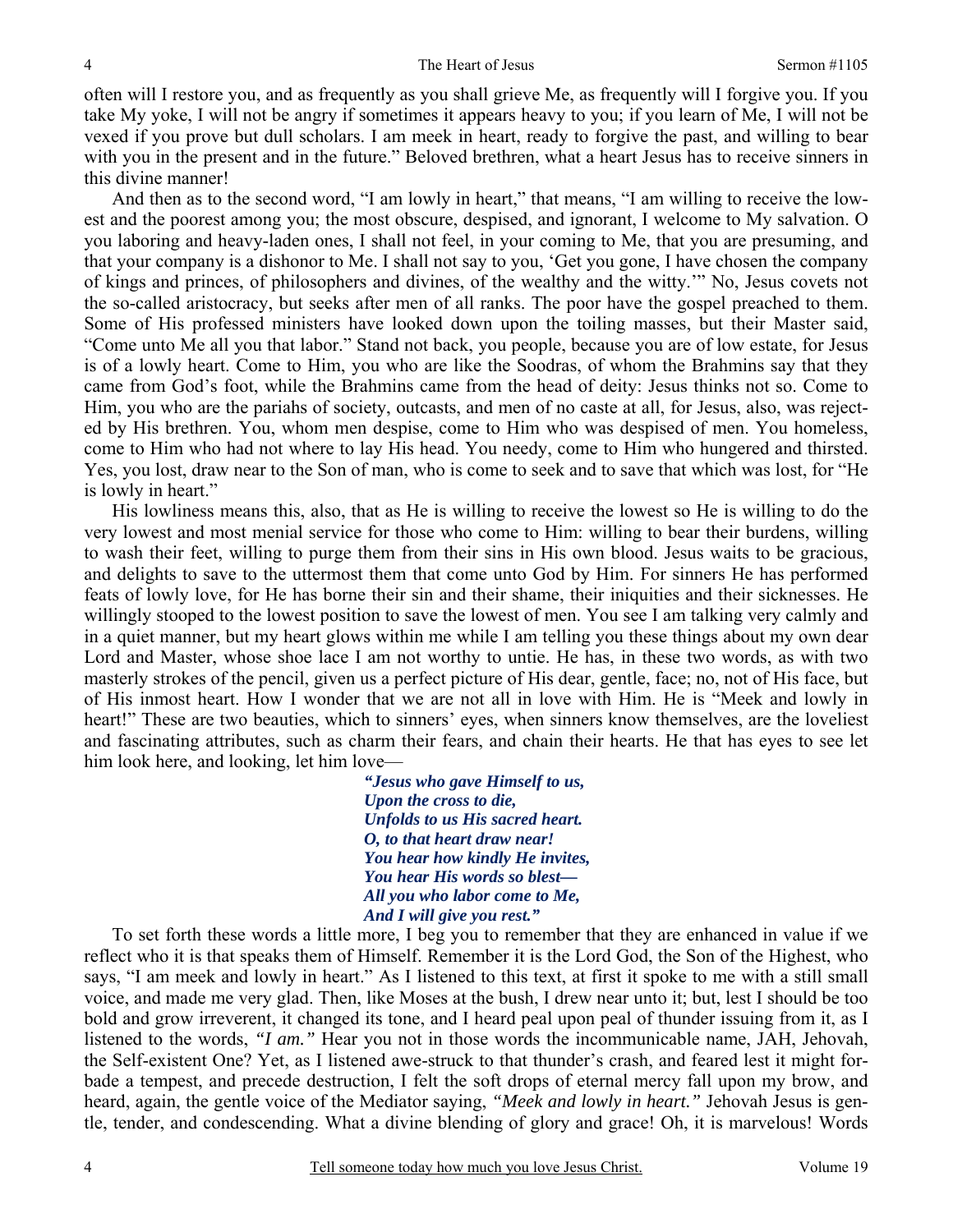#### Sermon #1105 The Heart of Jesus

cannot set it forth! Omnipotent, yet lowly! Eternal God, yet a patient sufferer! He is King of kings, and Lord of lords, yet "meek and lowly in heart!"

Remember well, that He who spoke these words is He who said in the twenty-seventh verse, "All things are delivered unto Me of My Father." Yes, He is possessor of all things, and yet says, "I am meek and lowly in heart." You know, brethren, it is difficult to be a man of power, and yet to be meek; to be a king, and to order things after your own will, and yet to be lowly; to be master of all, and to suffer with patience the scoffs and reproaches of those who are not worthy to be put among the dogs of your flock. To have all things delivered to Him by God, and yet He was so meek as to endure all manner of contradiction of sinners against Himself. He allowed sinners to spit in His face, to pluck His hair, and scourge Him cruelly—this is matchless and unparalleled meekness, and lowliness of heart! Yet such was Jesus Christ—as God Almighty and as man most lowly. Having an infinite mediatorial power, with all things delivered to Him, yet our Redeemer was "meek and lowly in heart."

And recollect one thing else. He has told us elsewhere that, "The Father has delivered all judgment unto the Son." If it were your business and mine, as it is not, to exercise judgment, and to be the universal censors, I guarantee you it would be a superlative difficulty to be able to retain a meek and lowly heart. But Jesus Christ is universal Judge, His eyes, like flames of fire, discern between the precious and the vile, burning up the stubble, and purifying the gold. And yet, though ruler of all mankind, and soon to come upon His throne to judge both angels and men, He could say in the days of His flesh, "I am meek and lowly in heart." These are very wonderful words. I do not know whether you catch the contrast. If you do not, it is my fault in not being able to put it, for it is surpassingly striking; a divine being, superlative in power, and commissioned to judge mankind, and yet, for all that, "meek and lowly in heart."

It is most possible that the very reason of His meekness and lowliness may lie somewhere in His glorious greatness, though it may seem a paradox, for who are the meekest in the world but those who are truly strong? You shall pass down the street and a yelping dog will bark at you, but yonder powerful pitbull takes no note of you. A cackling goose will follow you upon the village green, while the powerful ox feeds on in peace. Real strength is the backbone of meekness. The angry are weak, the patient are strong. The infinite heart of Jesus is a meek heart partly because it is infinite. And I have noticed too, that really great men are lowly men, at any rate, they are only great as far as they are lowly. When a man is fond of dignity, pomp and show, he is a second-rate man, and an essentially little man. Those who stick out for minute points of honor and respect are the very small men. The man who must have all his titles written after his name shows that he feels he needs them. The more eminent a man becomes, the plainer his name becomes in men's mouths. The greatest men among us in the state are seldom or never called even by their full names and honors, but are known by the shortest designations. The greater a man is the less state he cares for. Look into the army. Every petty officer is decorated to the fullest, but the commander-in-chief is plainly dressed, and scarcely wears an ornament at all, simply because he is great. The entire world over, the man who wants to be thought great is essentially little, and he, who for the good of others is ready for any service, has the elements of greatness in his character. The Lord Jesus Christ is so infinitely great that none can add to His glory, and therefore He is surpassingly lowly too. We are too proud to seek the conversion of a harlot, but He was not. He went to Samaria to find her and talk to her. We are too great to speak to the babes, but He said, "Suffer the little children to come unto Me and forbid them not." It is a delightful thought that He should be so great, and yet so lowly, and there is an intimate connection between the two great facts.

Now to close this exposition, let me notice that our blessed Lord proved throughout His life the truth of what He asserted, for when He said, "I am meek and lowly in heart," He stated what His biography, if it is studied rightly, most fully bears out. When He came to earth His first advent was to a stable, and to a humble woman's breast. His youth was spent in a carpenter's shop, and when some gleaming of His superlative wisdom was seen in the temple, yet He went back with His mother and His reputed father, and was subject to them. Throughout His life His associations were with the poor. He never put on soft raiment, or affected the courts of princes. Herod might be anxious to see something of Him, but Christ never went to the palace to flatter Herod, or to amuse his curiosity. He was quite content to be with Peter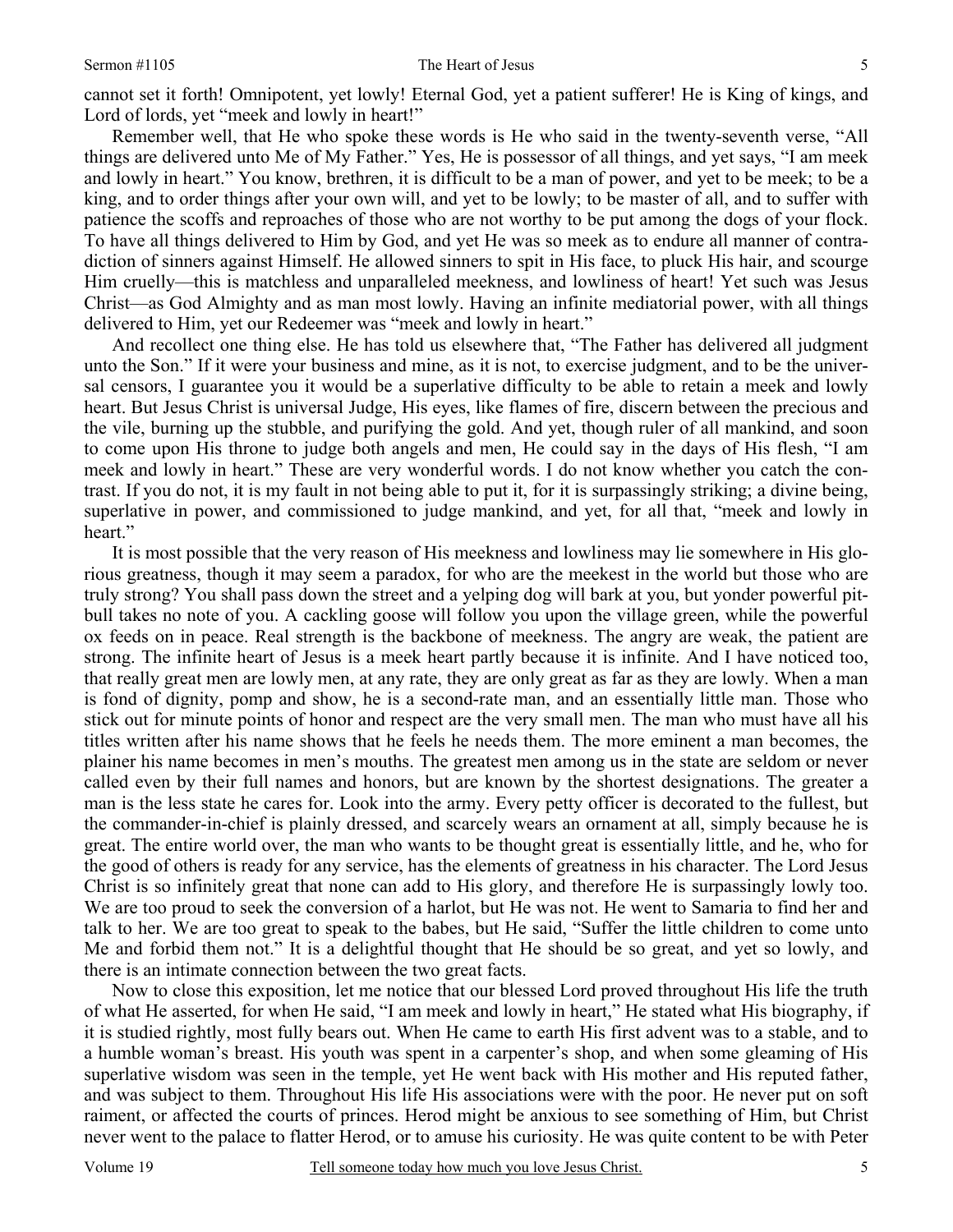and James, and John, humble fishermen as they were. His tenderness towards children was always remarkable. His gentleness towards all who approached Him was most memorable. Whom did He ever spurn? To whom did He ever speak in tones of pride? When was He ever irritated? Did He not bear insults in silence? Did He not answer craftiness with wisdom? Was not mercy His only reply to malice? Even in His death His silence before His enemies was His lowliness, and His prayer for His murderers was His meekness. While "despised and rejected of men," He was evermore their friend, returning good for all their ill. He was, indeed, "meek and lowly in heart." Thus I have led you to consider the description given of the heart of Christ.

**II.** Now, I want your earnest attention while I EXHORT YOU TO CARRY OUT WHAT IS COM-MANDED IN THE CONTEXT. There are three commands—"Come unto Me"; "Take My yoke upon you"; "Learn of Me."

First, I have great pleasure in declaring that all of you who are heavy-laden and are laboring, are invited to *come* to Christ, and you are persuaded to do so because He is meek. I know what you will say. "How can I come to Jesus? I have neglected Him so long; I am now getting on to 70 years of age—can I expect that He will receive me after so long a despising of Him?" "Come unto Me," He says, "for I am meek of heart; ready to forgive your seventy years' neglect. However great your transgressions, My love to you shall be greater, still." Perhaps you add, "But I have most obstinately rejected Christ. Sermons have impressed me, but I have shaken off impression. I have been almost persuaded but I have said, 'Go Your way this time. When I have a more convenient season I will send for You.' After I have let the Lord Jesus knock at my door so long without opening to Him, will He still enter? I have refused him a thousand times; will He still come to me?" Yes, He will, for He says—"I am meek in heart, bearing all your misbehavior, kind and loving to the end." But I think I hear one say—"I have spoken evil against You, O Lord; I have been a doubter of Your divinity; I have had an ill word to say against Your substitution." All this, also, He will forgive, for He is meek, and He invites all guilty sinners to look into His face, no, to look into His heart and see if they can discover anything like vengeance, anything like implacable wrath. He does not repel even blasphemers! Even to them the Savior does not say, "Depart," but He invites them to come, and says to them, "Him that comes to Me I will in no wise cast out." It is true that many of you have sought another savior; you have tried to save yourselves; you have set up your own righteousness in opposition to His righteousness, which is a dire insult to His blessed person. Nevertheless, forsake your pride, poor sinner, and come, for Jesus is ready to forgive you even this. Do you say, "But, ah, even while I think of coming to Him, I feel so unworthy; my very prayers must be offensive to Him. I do not feel my sin as I ought; I have not that tenderness of conscience I ought to have"? Nevertheless, Jesus says, "Come unto Me, for I am meek; I will not judge you with a spirit of censure, nor be harsh towards you. I give liberally and upbraid not. Come as you are; though you are unfit and unworthy, yet still come, for I am meek and lowly in heart." Oh, dear hearers, why do you hesitate? What hardness of heart is this that makes you linger? And if you add, "But I am afraid if I did come to Christ I might sin again in the future; I might again go back and prove unfaithful to Him," Yet, says Jesus, "I am meek and lowly in heart. I know what you are; I have considered you; I know that your frame is dust, and that your very nature is sinful, yet still I say, come, for I am able to keep you from falling." "Alas," you say, "I have a foul leprosy upon me, and my forehead is white with it." "Come," says Jesus, "Notwithstanding your pollution, come, even as you are." Sinner, delay no longer! Trust Jesus now. Do I hear you still objecting? "But I have a great gangrened wound which means death, and at this moment it is offensive to me; how much more loathsome will it be to Him?" Nevertheless, come, for Jesus invites most lovingly. He loves all who come, and loathes none. If you yet cry out, "O, but I am evil, and foul, and vile, none can tell how disgusting I seem to be to myself." Nevertheless, "Come," He says, "for I am meek in heart."

And then to meet another set of objections, which do not so much arise from sinfulness as from a sense of insignificance, Jesus declares, "I am lowly in heart." "I am," says one, "very poor." What does Christ care about riches? What are they to Him? He loves the poorest. The woman of Samaria was quite as welcome to Christ as were those honorable women who ministered unto Him of their substance. "But I am so ignorant." Did you ever hear of Christ rejecting a disciple because he was ignorant? Did not that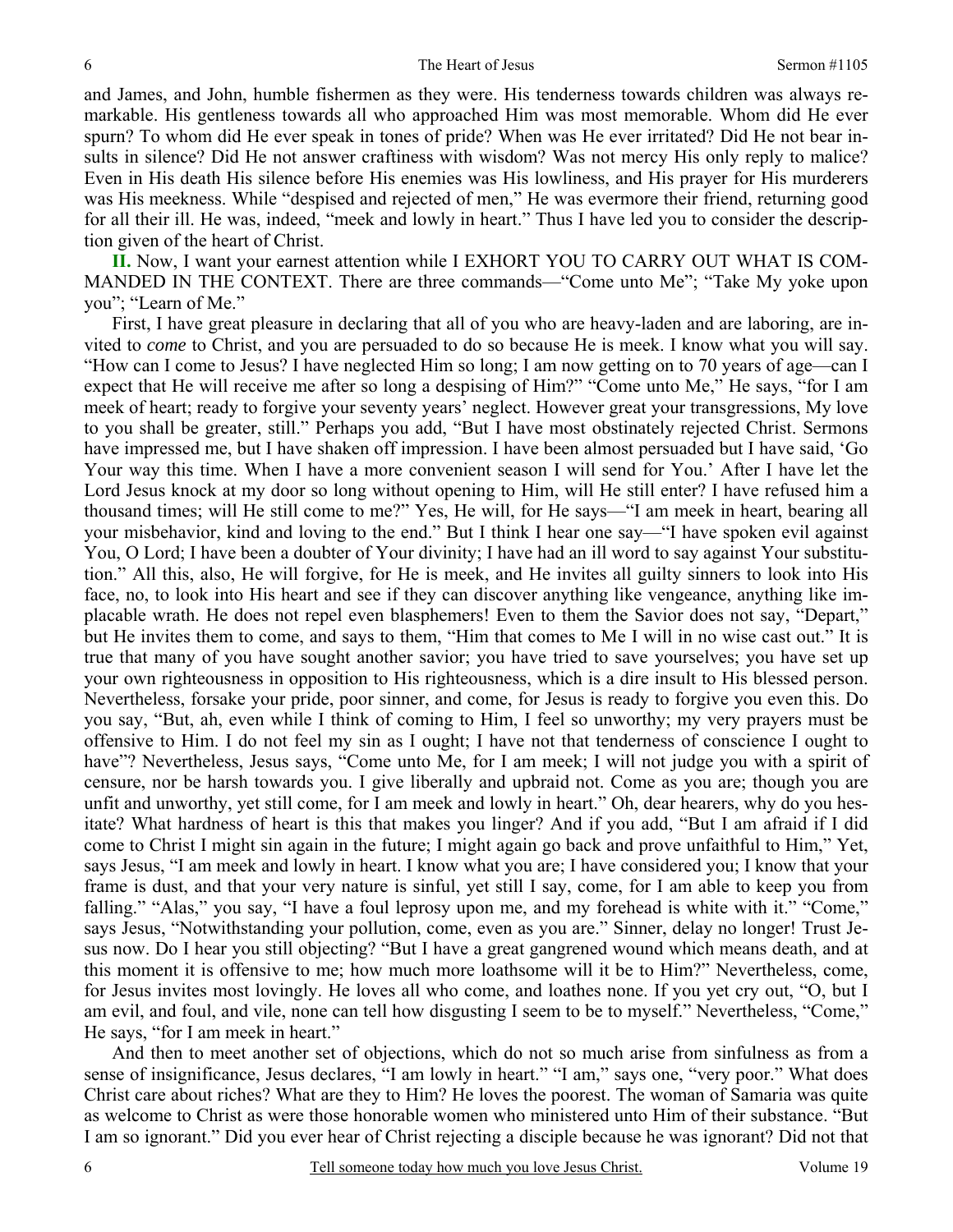#### Sermon #1105 The Heart of Jesus

prove how necessary it was that he should become a learner? Does not Jesus receive just such scholars, and teach them wisdom? "Ah, but I am insignificant; nobody will care for me. I am unknown and unobserved." What does that matter? Christ knows you, and it has pleased Him to choose the things that are not before the things that are, that no flesh should glory in His presence. I know it is a common temptation of Satan to make men and women think, "Well, but there is something about my birth and rank which disqualifies me." Perhaps the individual was a child of shame, yet the meek and lowly Jesus will not be ashamed of him. It may be there are circumstances about the man's past life which are too disgraceful to be mentioned, but then Jesus can blot it all out. Jesus cures not the whole, but the sick. And He calls to Himself not the righteous, but sinners. You may think yourself to be, in constitutional tendencies, one of the very worst of mortals, and you may even think it better not to have existed than to be such a wretched thing as you are, but I pray you fear not to come to Jesus, for He is "meek and lowly in heart," and He rejects no seeking soul. None are beneath Him: His love can descend lower than you have ever fallen—

> *"Buried in sorrow and in sin At hell's dark door we lay. But He descends in love divine, And lifts us into day."*

If you lie between the jaws of hell, Jesus can pluck you out! It is delightful to my soul to tell these glad tidings to you. The only sorrow I have is the thought that many of you do not take an interest in them. Even now I do not see about you the solemn attention I desire to see, and a trifling noise makes you turn your heads. O sirs, do you despise the heart of Jesus? Has His tender love no beauty in your eyes? Alas, if you knew how near the grave some of you are, and how precious His salvation is to those who possess it, I should have all eyes and ears, and hearts engrossed with such a subject as this. O sinners, sinners, there is never a sweeter word in all Scripture than this, "I am meek and lowly in heart." Nothing should charm you and encourage you more. Jesus, by these lips, speaks to you this morning, and says: "Come unto Me all you that labor and are heavy-laden." Oh, may His Spirit lead you. Come and trust the Savior! Come and bow at His dear pierced feet! Come and take from His wounded hands the boundless mercies which He delights to give! Come and look into His face, for it beams with love, and accept Him as your Savior now! "If you are willing and obedient, you shall eat the good of the land." If you accept Him, and bow at His feet, He will save you now, and save you in the day of His coming. This is the first exhortation—an exhortation to sinners to come.

The second is an exhortation to *obey*—"Take My yoke upon you, for I am meek and lowly in heart." Oh, Christian people, this is for you. Obey Christ, for He is no tyrannical master. It is very easy to serve a man who is lowly and meek. It is very difficult, I should think, to be continually employed by a person who is too haughty to speak to you, whose commands are intolerant and who, if you do not fulfill them to the letter, will upbraid you in furious language. It must be hard to be a servant to a hard master. But, O, to serve Jesus is to serve one whose service is perfect freedom, who is ever lenient towards our faults, who forgives as soon as we offend, and if grieved by us, is only grieved because we injure ourselves. "Take My yoke upon you," He says, "for I am meek and lowly in heart." Who would not obey Jesus? Who would not wait upon so kind a prince? But I cannot dwell upon that, for time fails me. I need, however, a minute or two upon the third exhortation.

**III.** "*Learn* of Me, for I am meek and lowly in heart." I feel this is a lesson which I need to learn, and a lesson which most here present need to learn also, to be "MEEK AND LOWLY IN HEART." To be meek! We are not all meek, and some of us who may appear to be meek, perhaps owe it rather to a softness of nature than to a sweetness of grace; the true meekness is that which grace gives. Matthew Henry says that there are only three men in the Bible whose faces are said to have shone, Moses, Jesus, and Stephen, and all these were meek men. God will not make angry men's faces shine; rather do they gather blackness. If anything can put a divine glow on a Christian's face, it is a readiness to forgive. If you are ready to forgive, you possess one of the sweetest beauties of the Redeemer's character. It is wonderful the power of meekness, if we would but believe it. There is, after all, no power in anger: "The wrath of man works not the righteousness of God." Stoop to conquer, submit to overcome. Holy Mr.